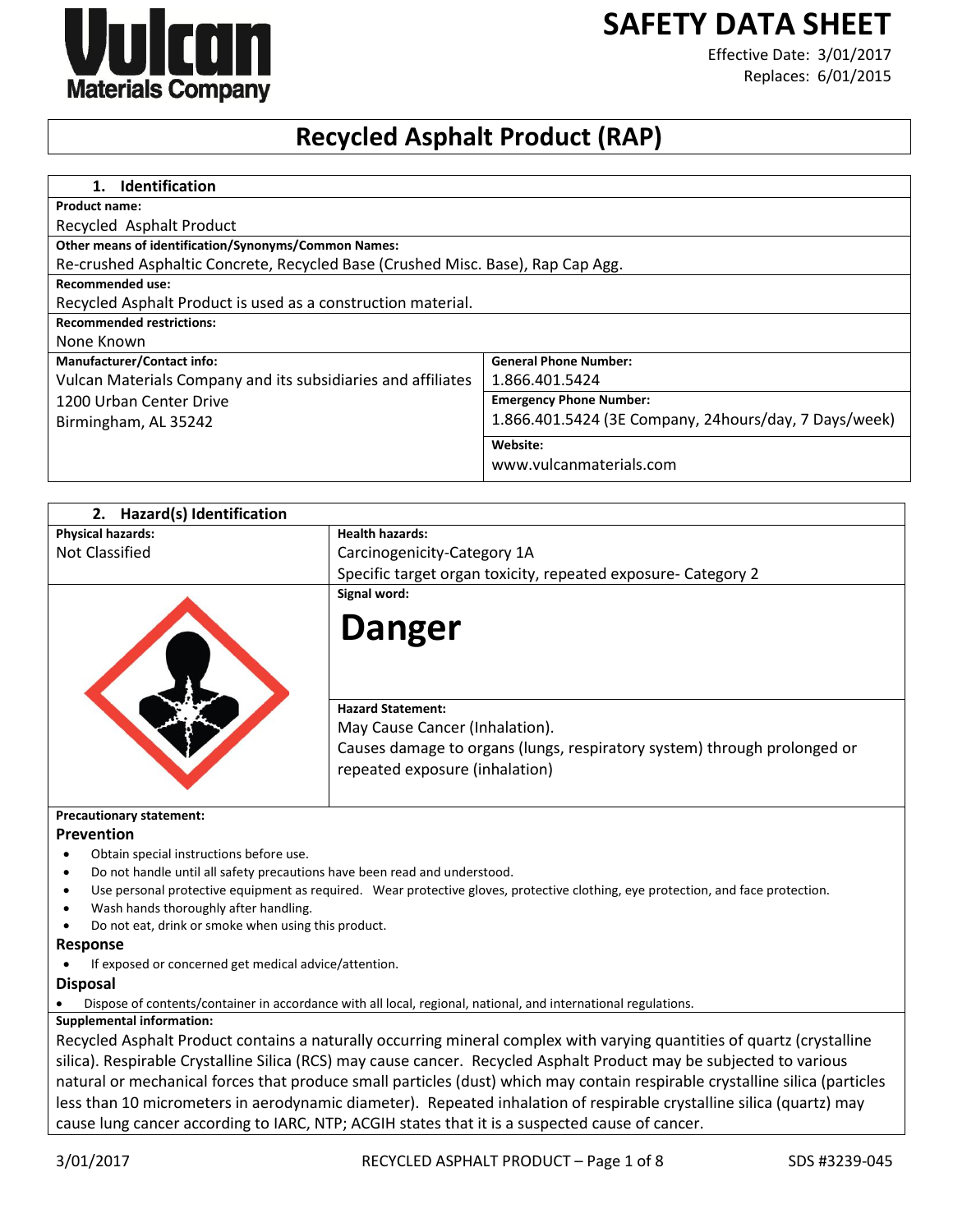| 3. Composition/information on ingredients     |                   |           |
|-----------------------------------------------|-------------------|-----------|
| <b>Chemical name</b>                          | <b>CAS number</b> | %         |
| Aggregate (crushed stone, sand, gravel, slag) | Mixture           | 60-90     |
| Quartz (crystalline silica)                   | 14808-60-7        | >1        |
| <b>Asphalt Cement</b>                         | 8052-42-4         | $10 - 40$ |
| Reclaimed product may contain                 |                   |           |
| contaminants such as heavy metals,            |                   |           |
| hydrocarbons and various asphalt additives.   |                   |           |

# **4. First-aid measures**

**Inhalation:** 

Remove person to fresh air. If lung irritation persists or later develops, contact a physician. If not breathing, initiate rescue breathing, give oxygen by trained personnel and get immediate medical attention. Do not attempt to rescue victim from confined spaces without adequate protective equipment.

**Eyes:** 

Immediately flush eye(s) with plenty of clean water for at least 15 minutes, while holding the eyelid(s) open. Occasionally lift the eyelid(s) to ensure thorough rinsing. Beyond flushing, do not attempt to remove material from eye(s). Contact a physician if irritation persists or later develops.

**Skin:** 

Not expected to be a significant exposure route. Clean exposed skin with soap or mild detergent and large amounts of water until all material is removed from the skin. Do not use solvents or thinners to remove material from skin. **Ingestion:** 

If swallowed, do not induce vomiting. Drink a large volume of water and get immediate medical attention. Never give anything by mouth to an unconscious person. If vomiting occurs, keep head lower than hips to prevent aspiration.

# **Most important symptoms/effects, acute and delayed:**

Dust particles can scratch and irritate the skin with redness, an itching or burning sensation, swelling of the skin and/or rash. Dust may irritate the eyes, skin, and respiratory tract. Breathing respirable crystalline silica-containing dust for prolonged periods in the workplace can cause lung damage and a lung disease called silicosis. Symptoms of silicosis may include (but are not limited to) shortness of breath, difficulty breathing with or without exertion; coughing; diminished work capacity; diminished chest expansion; reduction of lung volume; right heart enlargement and/or failure.. Unconsciousness and asphyxiation may occur in poorly ventilated or confined spaces. **Note:** Since this product is not sold heated, exposure to asphalt emissions (fumes, vapors, or mists) are expected to be minimal. Potential for exposure

increases if product comes in contact with heated surfaces or is heated.

**Indication of immediate medical attention and special treatment needed:**

Not all individuals with silicosis will exhibit symptoms of the disease. However, silicosis can be progressive and symptoms can appear even years after exposures have ceased. Persons with silicosis have an increased risk of pulmonary tuberculosis infection.

**For emergencies contact 3E Company at 1.866.401.5424 (24 hours/day, 7 days/week).**

# **5. Fire-fighting measures**

**Suitable extinguishing media:**

Agents approved for Class B hazards (e.g., dry chemical, carbon dioxide, halogenated agents, foam, and steam) and water fog.

**Unsuitable extinguishing media:**

Avoid use of straight-stream water. Adding water to hot asphalt presents an explosion hazard.

**Specific hazards arising from the chemical:**

Do not heat above flash point. Fumes/vapors can explode when concentrated in an enclosed environment and supplied with an ignition source. Never weld or use a cutting torch or open flame on a full, partially full or empty bin, hopper, or other container that holds or has held asphaltic material unless precautions are taken to prevent explosion. WARNING: Hydrogen sulfide (H<sub>2</sub>S) and other hazardous gases/vapors may evolve and collect in the headspace of storage tanks or other enclosed vessels, and can create an explosive, toxic, or oxygen deficient atmosphere. H2S gas is extremely flammable and can explode if an ignition source is provided. See Section 11 for health effects of  $H_2S$  gas.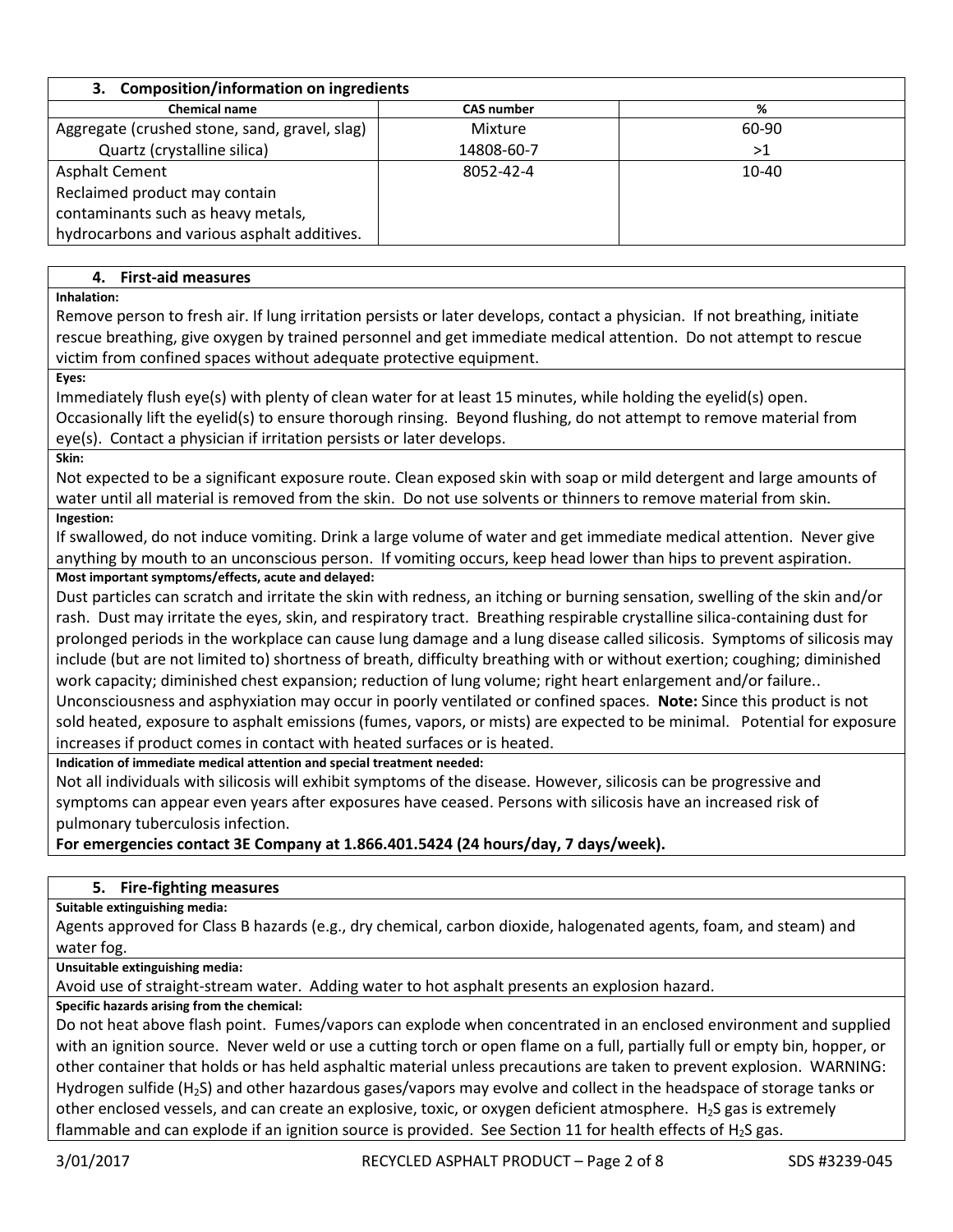#### **Special protective equipment and precautions for firefighters:**

Avoid breathing irritating and potentially toxic fumes, including hydrogen sulfide gas. Firefighters should wear NIOSH/MSHA approved positive pressure breathing apparatus (SCBA) with full face mask and full protective equipment.

#### **Fire-fighting equipment/instructions:**

Adding water to hot asphalt presents an explosion hazard.

**Specific methods:**

Use water spray to keep fire-exposed containers cool.

## **6. Accidental release measures**

#### **Personal precautions, protective equipment and emergency procedures:**

Ventilate area and avoid inhalation by using appropriate precautions outlined in this SDS (see Section 8). Prevent materials from entering streams, drainages, or sewers. Spills entering surface waters or sewers entering/leading to surface waters must be reported to the National Response Center 1-800-424-8802. Based on volume and use, components of this product may be subject to reporting requirements of Title III of SARA, 1986, and 40 CFR 372.

# **For emergencies, contact 3E Company at 1-866-401-5424 (24 hours/day, 7 days/week)**.

## **Environmental precautions:**

Contain spilled material with sand, aggregate fines, or other inert adsorbent. Collect adsorbed product and clean up materials in appropriate container for proper disposal. Notify proper authorities.

## **Methods and materials for containment and cleaning up:**

Contact the asphalt plant to determine feasibility of recycling material. Dispose of waste materials in accordance with applicable federal, state and local laws and regulations.

# **7. Handling and storage**

# **Precautions for safe handling:**

Follow personal protection and protective controls set forth in Section 8 of this SDS when handling this product. If personnel must enter a tank or other confined space that contained this material, follow the OSHA Confined Space Entry Program as specified in 29 CFR 1910.146. Do not store near food, beverages or smoking materials. Respirable crystalline silica-containing dust may be generated when recycled asphalt product is subjected to mechanical forces, such as demolition work, surface treatment (sanding, grooving, chiseling, etc.), and/or recycling of pavement. Do not attempt to clean empty containers since residue is difficult to remove. Do not pressurize, cut, weld, braze, solder, drill, grind or expose such containers to heat, flame, sparks, static electricity, or other sources of ignition as they may explode and cause injury or death. Tripping accidents have occurred because of asphalt buildup on bottoms of shoes and boots; buildup should be removed regularly to prevent such accidents. Do not use solvents or thinners to clean footwear.

## **Conditions for safe storage, including any incompatibilities:**

Store away from all ignition sources and open flames in accordance with applicable laws and regulations. When petroleum asphalt products are heated, potentially irritating emissions (fumes, mists, and vapors) may be released.

## **8. Exposure controls/personal protection**

# **Legend:**

NE = Not Established; PEL = Permissible Exposure Limit; TLV = Threshold Limit Value; REL = Recommended Exposure Limit; OSHA = Occupational Safety and Health Administration; MSHA = Mine Safety and Health Administration; NIOSH = National Institute for Occupational Safety and Health; ACGIH = American Conference of Governmental Industrial Hygienists

|                                       | <b>OSHA/MSHA</b>                                                               | <b>ACGIH</b>                                                                           | <b>NIOSH</b>              |
|---------------------------------------|--------------------------------------------------------------------------------|----------------------------------------------------------------------------------------|---------------------------|
| Component                             | <b>PEL</b>                                                                     | TLV                                                                                    | <b>REL</b>                |
| Particulates not otherwise classified | 15 mg/m <sup>3</sup> (total dust)<br>5 mg/m <sup>3</sup> (respirable fraction) | 10 mg/m <sup>3</sup> (inhalable fraction)<br>3 mg/m <sup>3</sup> (respirable fraction) | <b>NE</b>                 |
| Respirable dust containing silica     | 10 mg/m <sup>3</sup> ÷ (% silica + 2)                                          | Use Respirable Silica TLV                                                              | Use Respirable Silica TLV |
| Total dust containing silica          | MSHA: 30 mg/m <sup>3</sup> $\div$ (% silica + 3)                               | <b>NE</b>                                                                              | <b>NE</b>                 |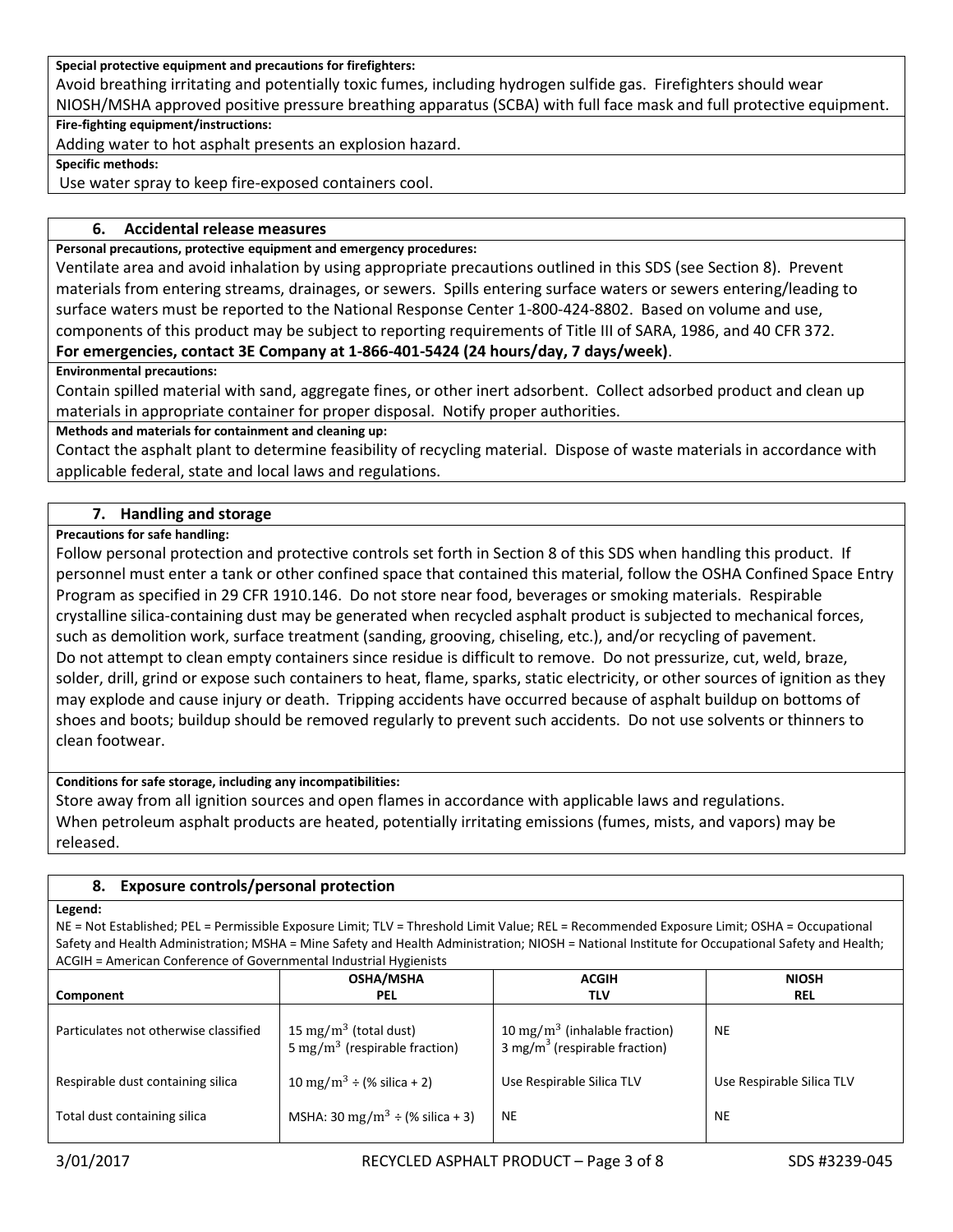#### **Legend:**

NE = Not Established; PEL = Permissible Exposure Limit; TLV = Threshold Limit Value; REL = Recommended Exposure Limit; OSHA = Occupational Safety and Health Administration; MSHA = Mine Safety and Health Administration; NIOSH = National Institute for Occupational Safety and Health; ACGIH = American Conference of Governmental Industrial Hygienists

|                                                                                 | <b>OSHA/MSHA</b>                                                                                                                                  | <b>ACGIH</b>            | <b>NIOSH</b>           |
|---------------------------------------------------------------------------------|---------------------------------------------------------------------------------------------------------------------------------------------------|-------------------------|------------------------|
| Component                                                                       | <b>PEL</b>                                                                                                                                        | TLV                     | <b>REL</b>             |
| Respirable Crystalline Silica<br>(quartz)                                       | OSHA: $0.05 \,\mathrm{mg/m^3}$ (PEL)<br>OSHA: $0.025 \text{ mg/m}^3$ (Action Level)<br>MSHA: Use Respirable Dust<br>containing Silica PEL (above) | 0.025 mg/m <sup>3</sup> | 0.05 mg/m <sup>3</sup> |
| Respirable Tridymite and<br>Cristobalite<br>(other forms of crystalline silica) | OSHA: Use respirable crystalline<br>silica PEL<br>MSHA: 1/2 of respirable dust<br>containing silica PEL                                           | 0.025 mg/m <sup>3</sup> | 0.05 mg/m <sup>3</sup> |

#### **Exposure Guidelines:**

Total dust containing silica, respirable silica-containing dust and respirable crystalline silica (quartz) levels should be monitored regularly to determine worker exposure levels. Exposure levels in excess of allowable exposure limits should be reduced by all feasible engineering controls, including (but not limited to) wet suppression, ventilation, process enclosure, and enclosed employee workstations.

#### **Engineering Controls:**

Activities with dried/hardened product that generate dust require the use of general ventilation, local exhaust and/or wet suppression methods to maintain exposures below appropriate exposure limits.

#### **Eye Protection:**

Safety glasses with side shields should be worn as minimum protection at ambient temperatures. Contact lens should not be worn when eye contact with product is possible.

#### **Skin Protection (Protective Gloves/Clothing):**

Avoid skin contact with material by wearing impervious gloves and protective clothing. With product at ambient temperatures, use disposable nitrile, neoprene or butyl rubber material.

#### **Respiratory Protection:**

Not expected to be necessary under normal use and working conditions. All respirators must be NIOSH-approved for the exposure levels present. (See NIOSH Respirator Selection Guide). The need for respiratory protection should be evaluated by a qualified safety and health professional. For air-contaminant concentrations which exceed or are likely to exceed applicable exposure limits, use a NIOSH-approved, contaminant-specific, air purifying respirator. If such conditions are sufficiently high that the air-purifying respirator is inadequate, or if oxygen adequate to sustain life is not present, use a positive-pressure, self-contained breathing apparatus. Activities that generate dust require the use of an appropriate dust respirator where dust levels exceed or are likely to exceed allowable exposure limits. For respirable silica-containing dust levels that exceed or are likely to exceed an 8-hour time-weighted average (TWA) of 0.25  $\rm mg/m^3$ , a high efficiency particulate filter respirator must be worn at a minimum; however, if respirable silica-containing dust levels exceed or are likely to exceed an 8-hour TWA of 1.25  $\rm mg/m^3$  an air-purifying, full-face respirator or equivalent is required. Respirator use must comply with applicable MSHA (42 CFR 84) or OSHA (29 CFR 1910.134) standards, which include provisions for a user training program, respirator inspection, repair and cleaning, respirator fit testing, medical surveillance and other requirements.

## **9. Physical and chemical properties**

| Appearance:                                                                                      |                                          |                                               |
|--------------------------------------------------------------------------------------------------|------------------------------------------|-----------------------------------------------|
| Angular particles, light salt and pepper colored ranging in size from 1 % inch down to 200 mesh. |                                          |                                               |
| Odor:                                                                                            | PH:                                      | <b>Decomposition temperature:</b>             |
| Petroleum odor.                                                                                  | Not applicable                           | Not applicable                                |
| Melting point/freezing point:                                                                    | Initial boiling point and boiling range: | Flash point: Product NA                       |
| Not applicable                                                                                   | Not applicable                           | Asphalt :> 500°F (min). COC                   |
| <b>Evaporation rate:</b>                                                                         | Flammability:                            | Upper/lower flammability or explosive limits: |
| Not applicable                                                                                   | Not applicable                           | Not applicable                                |
| Vapor pressure:                                                                                  | Vapor density:                           | Solubility:                                   |
| Not applicable                                                                                   | >1                                       | Negligible                                    |
| $\sim$ $\sim$ $\sim$ $\sim$ $\sim$                                                               | -----------------------                  | $\sim$ $\sim$<br>--- - ----- - - -            |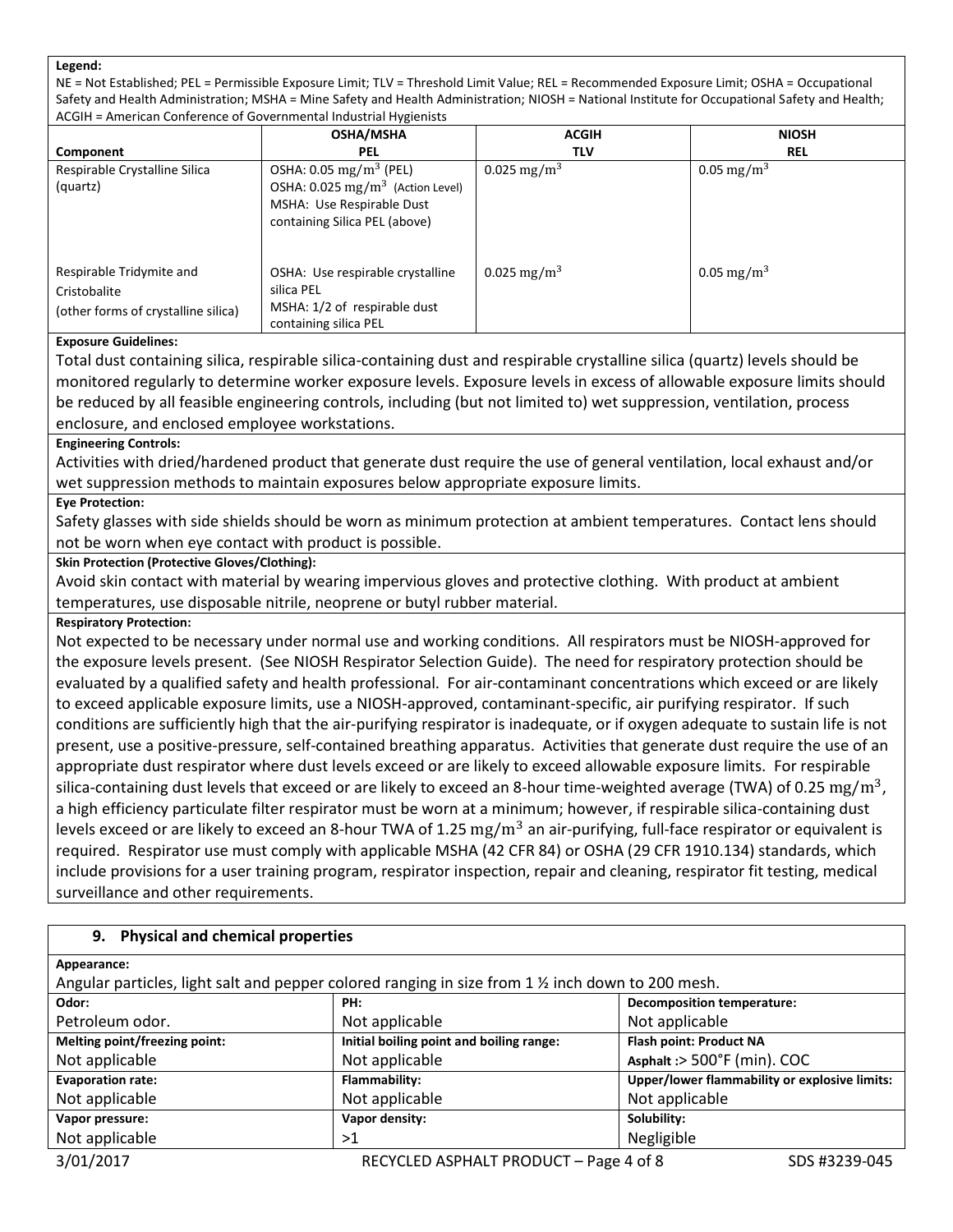| Partition coefficient: n-octanol/water. | <b>Autoignition temperature:</b> | Specific Gravity (H <sub>2</sub> O = 1): |
|-----------------------------------------|----------------------------------|------------------------------------------|
| Not applicable                          | Not applicable                   | $1.0 - 1.1 \& 60^{\circ}$ F              |

## **10. Stability and reactivity**

**Reactivity:**

Not reactive under normal use.

**Chemical stability:**

Stable under normal temperatures and pressures.

**Possibility of hazardous reactions:** 

None under normal use.

**Conditions to avoid (e.g., static discharge, shock or vibration):**

Keep away from direct flame/ignition sources. Contact with incompatible materials should be avoided (see below). See Sections 5, 6 and 7 for additional information.

**Incompatible materials:**

Strong oxidizers may react with hydrocarbons. Contact with fluorine may cause burning or explosion. Adding water to hot asphalt presents an explosion hazard.

## **Hazardous decomposition products:**

Carbon monoxide and other compounds (such as amines, ammonia, nitrogen dioxide, sulfur dioxide, ozone, hydrogen sulfide, and various hydrocarbons) may be released by thermal decomposition. Hazardous vapors can collect in enclosed vessels or areas if not properly ventilated. If hydrogen sulfide is present, the flammable limits range from 4.3 to 45.5% by volume and its presence may promote the formation of pyrophoric (spontaneously igniting) iron compounds (See 29 CFR 1910.146). Respirable crystalline silica-containing dust may be generated. When heated, quartz is slowly transformed into tridymite (above 860°C/1580°F) and cristobalite (above 1470°C/2678°F). Both tridymite and cristobalite are other forms of crystalline silica.

# **11. Toxicological information**

**Primary Routes of Exposure:**

Inhalation and contact with the eyes and skin.

## **Symptoms related to the physical, chemical, toxicological characteristics**

**Inhalation:**

Breathing silica containing dust for prolonged periods in the workplace can cause lung damage and lung disease called silicosis. Several scientific organizations have classified crystalline silica as causing lung cancer in humans. Silicosis and lung cancer can result in permanent injury or death.

**Eye Contact:**

May scratch the eye causing tearing, redness and a stinging sensation.

**Skin Contact:** Repeated or prolonged exposure may result in absorption of component petroleum distillates.

**Ingestion:**

Asphalt has a low toxicity when ingested; however, chewing and swallowing asphalt may cause gastrointestinal effects. Gastric masses (Bezoars) and stomach (pyloric) obstructions have been reported in individuals who have chewed and swallowed asphalt.

**Medical Conditions Aggravated by Exposure:**

Pre-existing medical conditions that may be aggravated by exposure include disorders of the eye, skin and/or lung. **Delayed and immediate effects and also chronic effects from short- and long-term exposure:**

If the product is subjected to mechanical forces (such as demolition or asphalt recycling work), crystalline silicacontaining dust particles may be generated. Prolonged overexposure to respirable dusts in excess of allowable exposure limits can cause inflammation of the lungs leading to possible fibrotic changes, a medical condition known as pneumoconiosis.

Prolonged and repeated overexposure to high levels of respirable crystalline silica-containing dust may cause a chronic form of silicosis, an incurable lung disease that may result in permanent lung damage or death. Chronic silicosis generally occurs after 10 years or more of overexposure; a more accelerated type of silicosis may occur between 5 and 10 years of higher levels of prolonged and repeated overexposure. In early stages of silicosis, not all individuals will exhibit symptoms (signs) of the disease. However, silicosis can be progressive, and symptoms can appear at any time, even years after exposure has ceased.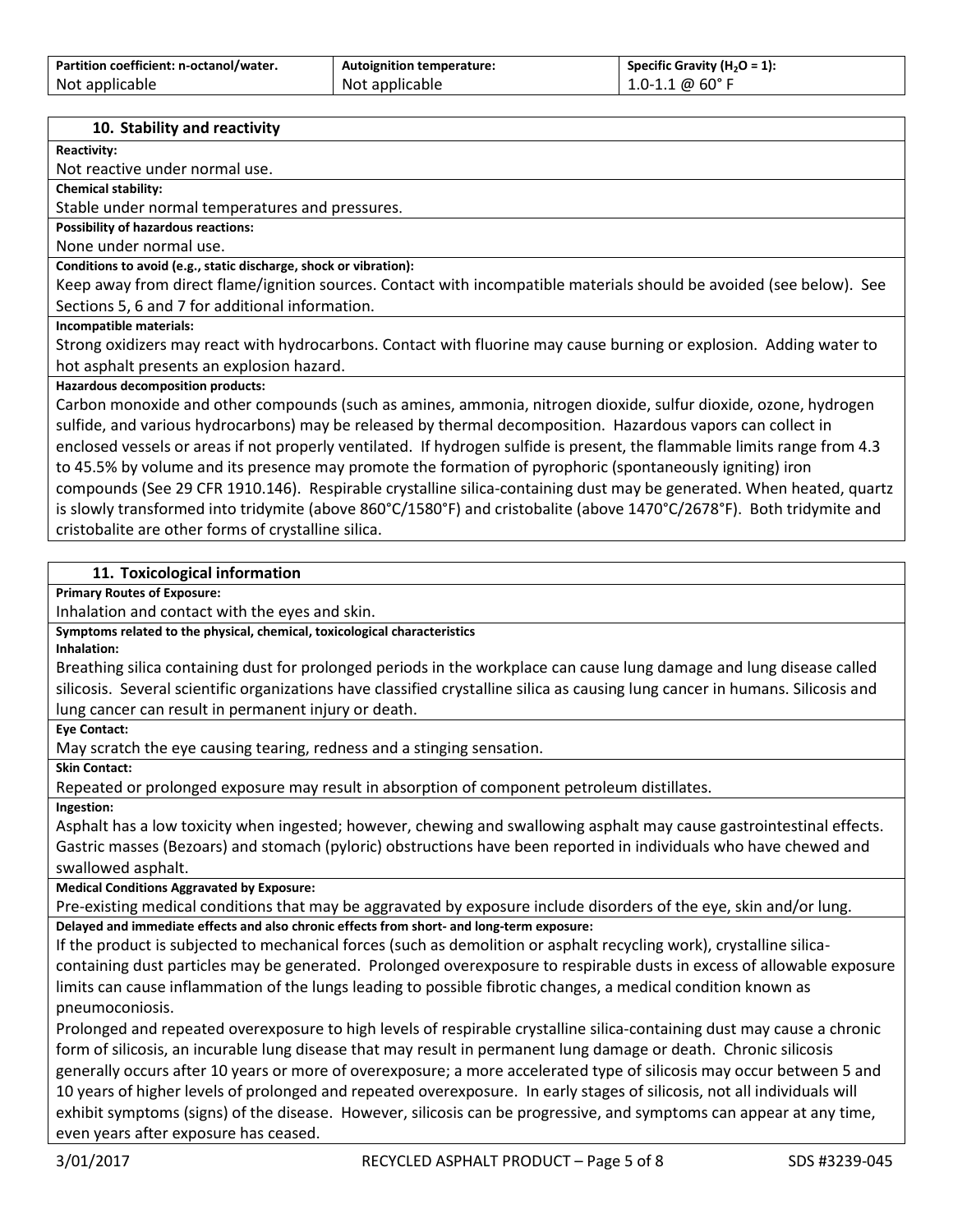Repeated overexposures to very high levels of respirable crystalline silica for periods as short as six months may cause acute silicosis. Acute silicosis is a rapidly progressive, incurable lung disease that is typically fatal. Symptoms include (but are not limited to): shortness of breath, cough, fever, weight loss, and chest pain.

Respirable dust containing newly broken crystalline silica particles has been shown to be more hazardous to animals in laboratory tests than respirable dust containing older crystalline silica particles of similar size. Respirable crystalline silica particles which had aged for sixty days or more showed less lung injury in animals than equal exposures to respirable dust containing newly broken particles of respirable crystalline silica.

There are reports in the literature suggesting that excessive respirable crystalline silica exposure may be associated with autoimmune disorders and other adverse health effects involving the kidney. In particular, the incidence of scleroderma (thickening of the skin caused by swelling and thickening of fibrous tissue) appears to be higher in silicotic individuals. To date, the evidence does not conclusively determine a causal relationship between silica exposure and these adverse health effects.

# **Carcinogenicity:**

If the product is subjected to mechanical forces (such as demolition or asphalt recycling work), crystalline silicacontaining dust particles may be generated. Epidemiology studies on the association between respirable crystalline silica exposure and lung cancer have had both positive and negative results. There is some speculation that the source, type, and level of exposure of respirable crystalline silica may play a role. Studies of persons with silicosis indicate an increased risk of developing lung cancer, a risk that increases with the level and duration of exposure. It is not clear whether lung cancer develops in non-silicotic patients. Several studies of silicotics do not account for lung cancer confounders, especially smoking, which have been shown to increase the risk of developing lung disorders, including emphysema and lung cancer.

In October 1996, an IARC Working Group designated respirable crystalline silica as carcinogenic (Group 1). In 2012, an IARC Working Group re-affirmed that inhalation of crystalline silica was a known human carcinogen. The NTP's Report on Carcinogens, 9th edition, lists respirable crystalline silica as a "known human carcinogen." In the year 2000, the American Conference of Governmental Industrial Hygienists (ACGIH) listed respirable crystalline silica (quartz) as a suspected human carcinogen (A-2). These classifications are based on sufficient evidence of carcinogenicity in certain experimental animals and on selected epidemiological studies of workers exposed to respirable crystalline silica. Repeated breathing of asphalt emissions has not resulted in a carcinogenic response in laboratory animal testing. Although epidemiological studies on asphalt workers have suggested a possible link between asphalt fumes and certain types of cancer, confounding factors such as smoking and concomitant exposure to other agents in the workplace may have influenced the results of these studies. Asphalt is not listed as a carcinogen by the National Toxicology Program (NTP) or the Occupational Safety and Health Administration (OSHA). IARC states that there is sufficient evidence that extracts (asphalts dissolved in hydrocarbon solvents) are carcinogenic to laboratory animals and recently the agency determined that occupational exposures to oxidized asphalt and their emissions during roofing applications are "probably carcinogenic to humans "(Group 2A). They also determined that occupation exposures to hard asphalts and their emissions during mastic asphalt work and occupational exposures to straight-run asphalts and their emissions during paving operations are "possibly carcinogenic to humans" (Group 2B).

# **Additional information on toxicological-effects:**

# **Acute toxicity:** Not classified

No specific data on product. Based on components, not expected to be classified for acute toxicity.

# Asphalt:

Acute Oral, rat: LD50 >5000 mg/kg Acute Dermal, rat: LD50 >2000 mg/kg

**Skin corrosion/irritation:** Not Classified

**Serious eye damage/eye irritation:** Not Classified

**Respiratory sensitization:** Not Classified

**Germ cell Mutagenicity:** Not Classified

**Carcinogenicity:** May cause cancer (Inhalation)

**Reproductive toxicity:** Not Classified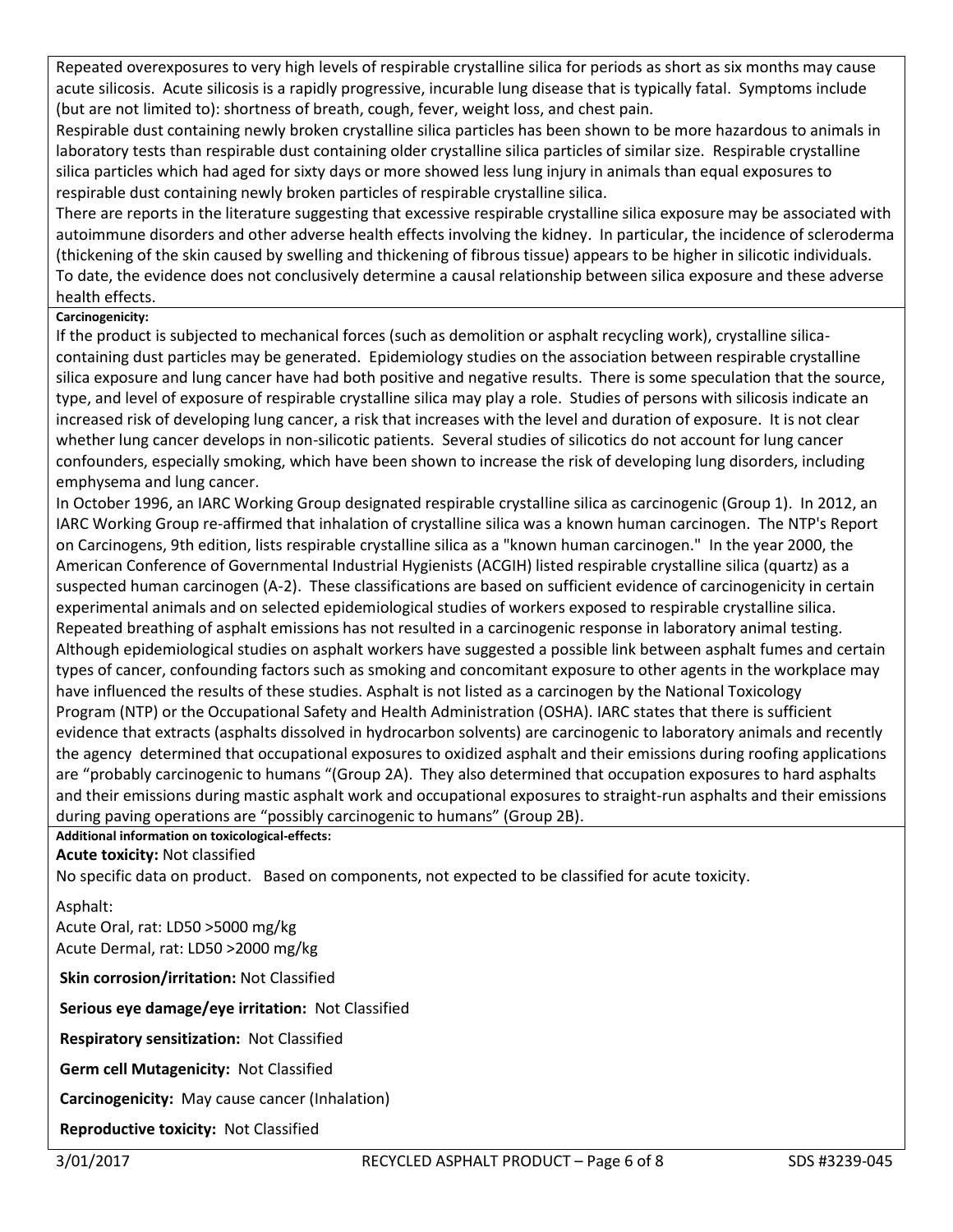**Specific target organ toxicity - single exposure:** Not Classified

**Specific target organ- toxicity – repeated exposure:** Causes damage to organs (lungs, respiratory system) through prolonged or repeated exposure (inhalation)

**Aspiration toxicity:** Not Classified (not applicable- solid material)

| 12. Ecological information                                                   |
|------------------------------------------------------------------------------|
| Ecotoxicity (aquatic and terrestrial, where available):                      |
| No specific data on this product.                                            |
| Persistence and degradability:                                               |
| Expected to be resistant to biodegradation.                                  |
| Bioaccumulative potential.                                                   |
| Significant migration into the environment and bioaccumulation are unlikely. |
| Mobility in soil.                                                            |
| Not determined                                                               |
| Other adverse effects.                                                       |
| Not determined                                                               |
|                                                                              |

## **13. Disposal considerations**

**Safe handling and disposal of waste:**

Place contaminated materials in appropriate containers and dispose of in a manner consistent with applicable federal, state, and local regulations. Prevent from entering drainage, sewer systems, and unintended bodies of water. It is the responsibility of the user to determine, at the time of disposal, whether product meets criteria for hazardous waste. Product uses, transformations, mixture and processes, may render the resulting material hazardous.

#### **14. Transport information**

| <b>UN Number:</b>              |
|--------------------------------|
| Not regulated.                 |
| UN Proper shipping name:       |
| Not regulated.                 |
| <b>Transport Hazard class:</b> |
| Not applicable.                |
| Packing group, if applicable:  |
| Not applicable.                |
| Marine pollutant (Yes/No):     |
| Not applicable.                |

#### **15. Regulatory information**

**Toxic Substances Control Act (TSCA):**

The components in this product are listed on the TSCA Inventory or are exempt.

**Comprehensive Environmental Response, Compensation and Liability Act (CERCLA):**

Releases of this material to water may be reportable to the National Response Center under the Comprehensive Environmental Response, Compensation, and Liability Act (CERCLA) or to state and local emergency planning committees under the Superfund Amendments and Reauthorization Act. (See Section 6)

**Superfund Amendments and Reauthorization Act of 1986 (SARA), Title III:**

Section 302 extremely hazardous substances: None

Section 311/312 hazard categories: Delayed Health

Section 313 reportable ingredients at or above de minimus concentrations: None

**California Proposition 65:**

This product contains a chemical (crystalline silica, bitumen, various aromatic hydrocarbons) known to the State of California to cause cancer and birth defects or other reproductive harm.

**State Regulatory Lists:**

Each state may promulgate standards more stringent than the federal government. This section cannot encompass an